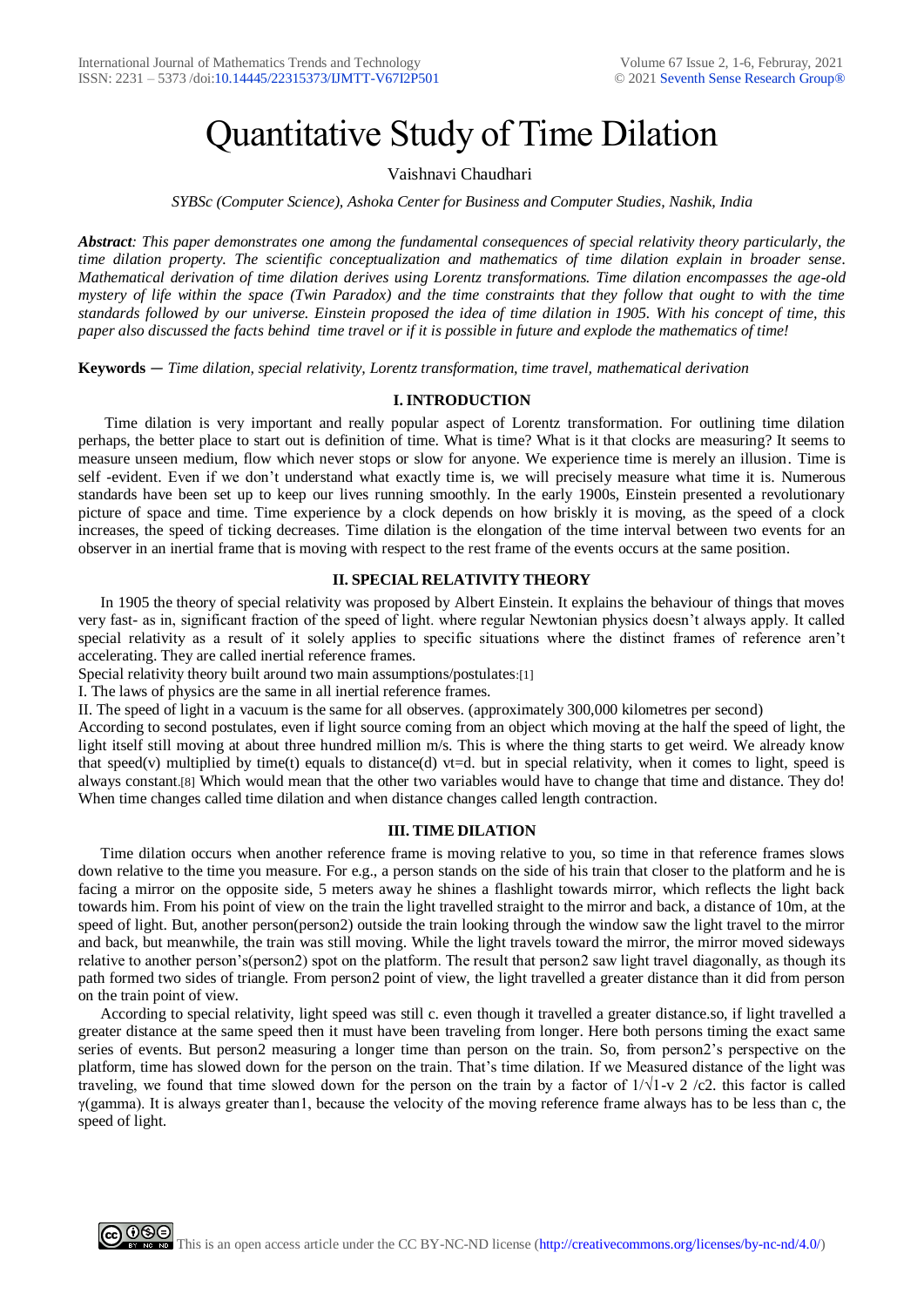# *A. Derivation of Time Dilation*:

Suppose there are two frame of reference S and S', the relative velocity of both frames is v. An event is started at time  $t_1$ and ended at time t<sub>2</sub>. time difference of S event is  $\Delta t = t_2 - t_1$ , and time difference of S' event is  $\Delta t' = t'_2 - t'_1$ .



*B. Mathematics behind time dilation:*

we have the equation  $\Delta t' = \frac{\Delta t}{\sqrt{2\pi}}$  $\sqrt{1-\frac{v^2}{c^2}}$  $c<sup>2</sup>$ 

Where, for observers Albus and harry, Δt is the time elapsed for Albus, Δt' is the time elapsed for Harry, v is the relative velocity (the difference in velocity) and c is the speed of light.

**I.** *Albus leaves earth on a spacecraft and travels for 10 years at 10,000,000 m/s. After Albus's 10 years, how much time has passed for Harry back on earth?*

$$
\Delta t' = \frac{\Delta t}{\sqrt{1 - \frac{v^2}{c^2}}}
$$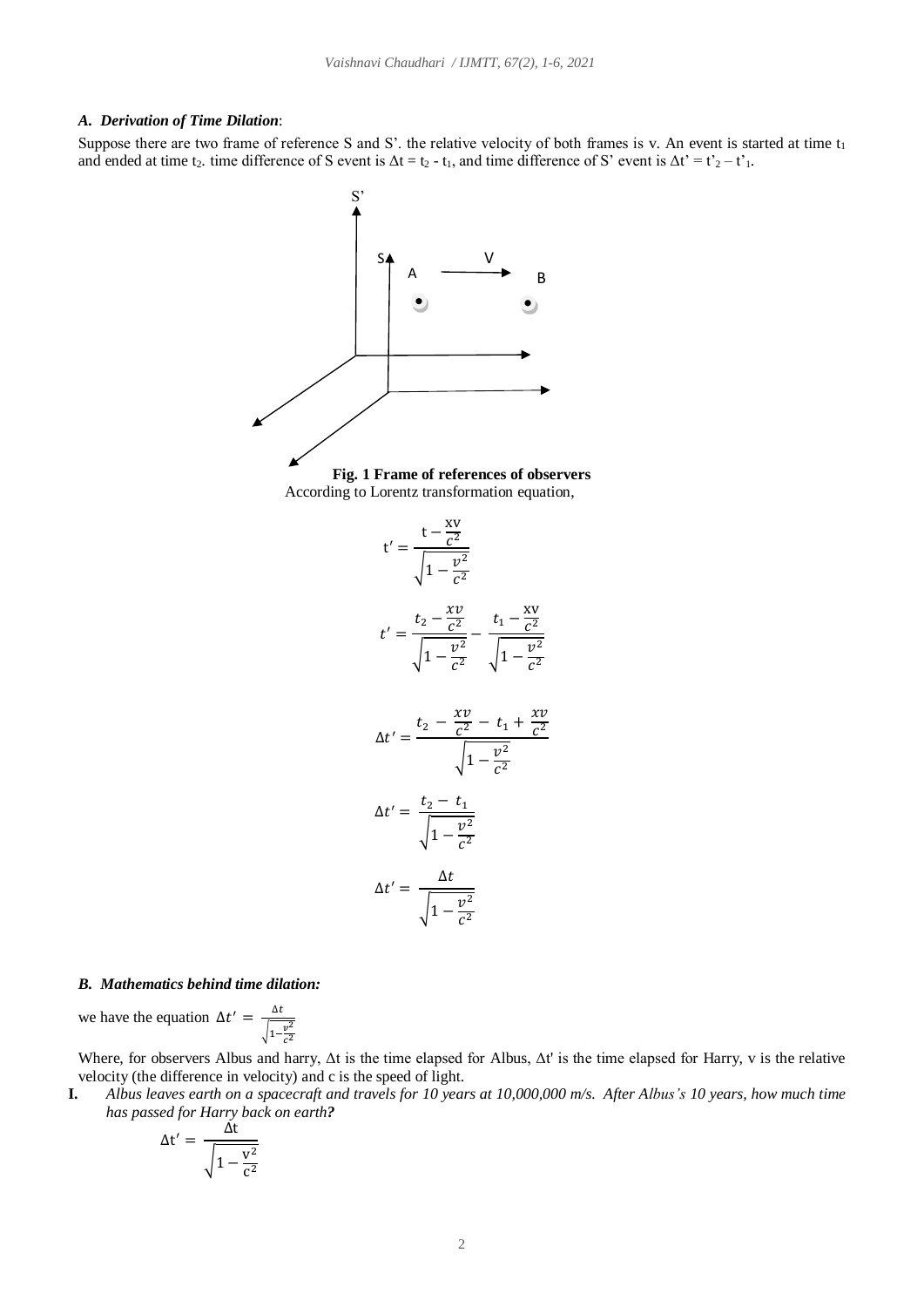$$
\Delta t' = \frac{10}{\sqrt{1 - \frac{10,000,000^2}{300,000,000^2}}}
$$

$$
\Delta t' = \frac{10}{\sqrt{1 - \frac{1}{900}}}
$$

$$
\Delta t' = \frac{10}{\sqrt{\frac{899}{900}}}
$$

 $\Delta t' \approx 10.006 \text{ years}$ 

Which is only 2 days more than 10 years. So, travelling at such a huge speed for a very long time, it doesn't make much difference, that's why we don't see these effects in our day today lives.

**II.** *Suppose Albus travels for 10 years at 200,000,000 m/s. How much time has passed for Harry on earth?*

$$
\Delta t' = \frac{100}{\sqrt{1 - \frac{200,000,000^2}{300,000,000^2}}}
$$

$$
\Delta t' = \frac{10}{\sqrt{1 - \frac{4}{9}}}
$$

$$
\Delta t' = \frac{10}{\sqrt{\frac{5}{9}}}
$$

$$
\Delta t' \approx 13.42 \text{ years}
$$

Here, 3.5 years difference made if he travels 2/3 the speed of light.

**III.** Now, for reference, in I was about 3% the speed of light and II was about 67% the speed of light Suppose observer Harry travels for 10 years at 99.9% the speed of light ( $v = 0.999c$ ), how much time has passed on earth?

$$
\Delta t' = \frac{10}{\sqrt{1 - \frac{(0.999c)^2}{c^2}}}
$$
\n
$$
\Delta t' = \frac{10}{\sqrt{1 - \frac{0.999^2 c^2}{c^2}}}
$$
\n
$$
\Delta t' = \frac{10}{\sqrt{1 - 0.999^2}}
$$

$$
\Delta t' \approx 223.66 \, years
$$

From I, II, III Here are two figures:

 $v = 0.9999c$  i.e., 99.99% the speed of light for 10 years is 707 years on earth and  $v = 0.99999c$  i.e., 99.999% the speed of light for 10 years is 2,236 years on earth.

We can conclude that until you start moving at speeds very close to the speed of light the effect is nonexistence, but when it close to the light speed, the effect becomes very pronounced.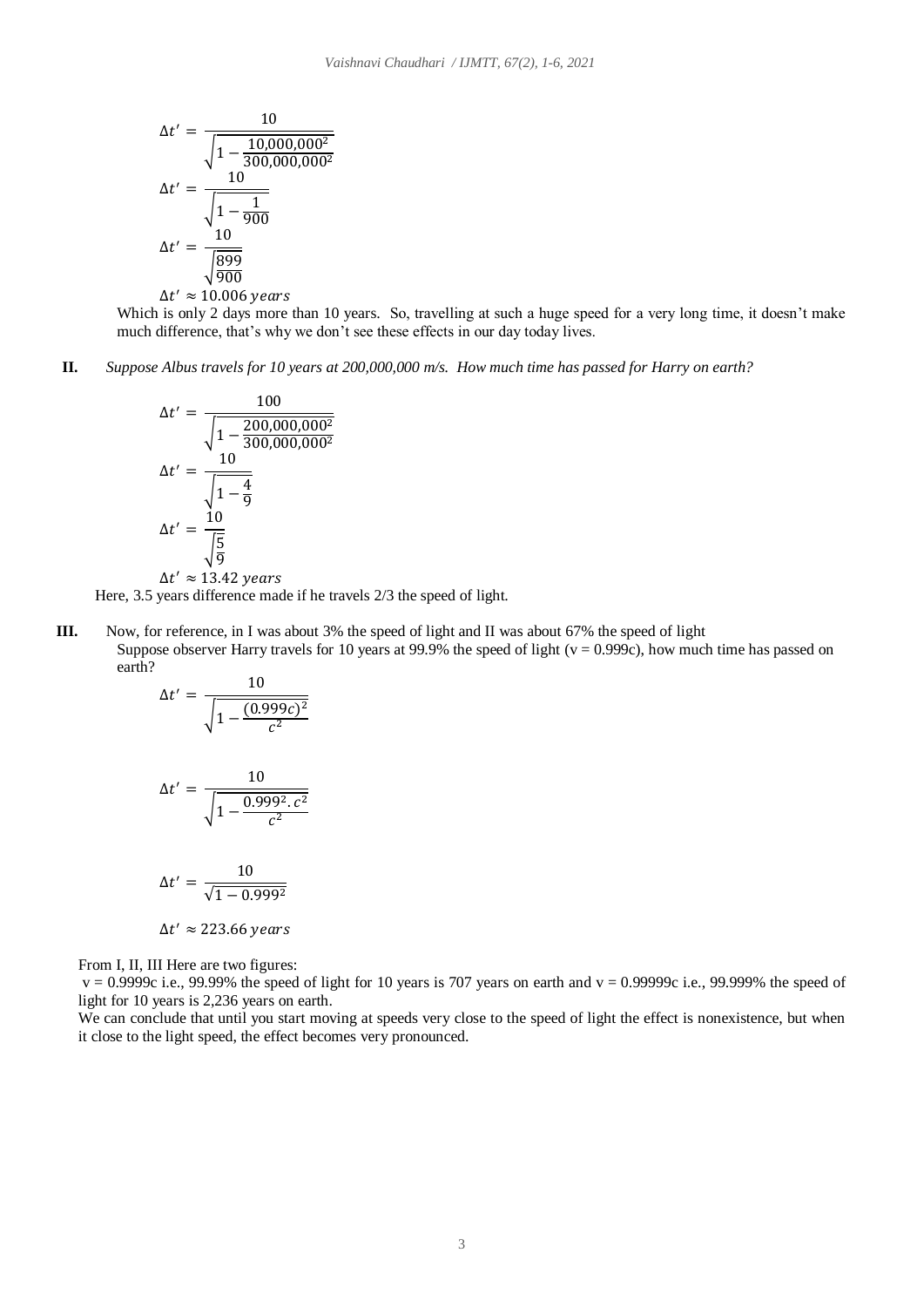

**Fig.2 Time dilation graph**

# *C. Twin paradox:*

The Twin Paradox was an experiment for theory of relativity performed by Einstein which involved identical twins, one of the twins will be launched in space boarded in a high-speed rocket and then return home to find out his twin older than him. This scenario was explained in special relativity i.e., the twin who was launched in space by the help of high-speed rocket was is continuous acceleration it means that twin was a non-inertial observer (real force was applied), there was no balance or proportionate similarity found in both of the twins*.*

# *I. The twin paradox of the principle of relativity:*

Imagine that twin X remains at rest on the earth and twin Y travels with zero velocity (v), 8c to the nearest star, Alpha Proxima 4 light years from the earth and back. According to X this will take

$$
t_X X = \frac{2L_0}{v} = 10
$$

Which means that  $X$  is 10 years older at the reunion.  $X$  would predict the same about Twin  $Y$  is

$$
t_{Y}Y = \sqrt{\frac{1 - v^{2}}{c^{2}t_{Y}}}X = 6 \text{ years}
$$

Older at the reunion. But according to principle of relativity Y could consider himself at rest and X as moving. Y would predict that he is 10 years older and X is 6 years older at the reunion. This contradiction named as twin paradox.

# *II. Time dilation effect in twin paradox:*

Einstein resolution is that comparative to ceiling each second at the floor is little longer. From gravitational time shift time passes slower in farther down in the gravitational field. An observer staying in gravitational field will observe faster rate of time in higher up in a gravitational field. This will explain by time paradox.

Consider twin X and twin Y. Y observes twin A and the Earth and Alpha Proxima move with a velocity (v)  $0.8c$ . Lorentz contracted distance,

$$
L = L_0 \sqrt{1 - \frac{v^2}{c^2}} = 2.4
$$
 years

According to Y the time taken by X's travel back is

$$
t_Y Y = \frac{2L}{v} = 6 \text{ years}
$$

Here, Y agrees with X's prediction that he ages by 6 years during X's travelling,

$$
t_Y Y = t_X Y
$$

From time dilation effect Y would predict that X ages by

$$
t_Y X_{OUT-IN} = \sqrt{1 - \frac{v^2}{c^2}} t_Y Y = \frac{2\sqrt{1 - \frac{v^2}{c^2}} L_0}{v} = \left(1 - \frac{v^2}{c^2}\right) \frac{2L_0}{v} = 3.6 \text{ years}
$$

From above equation this is in conflict with X's prediction that he should age by 10 years  $t_x X = 10$  years. As we observe, there is something missing in y's prediction of X's ageing as given. According to Y, when Y accelerates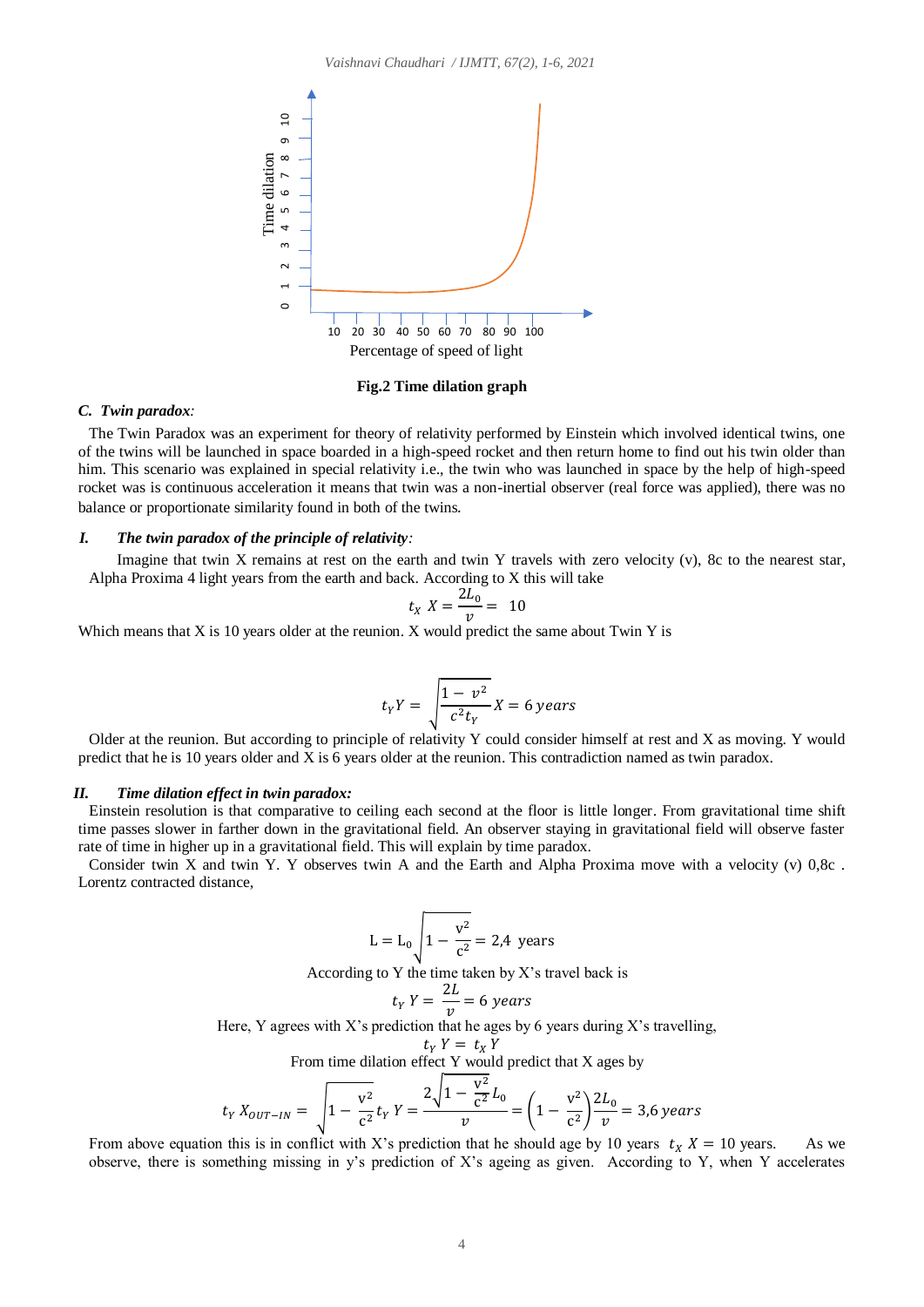towards his twin brother, he experiences a field of gravity away from X, who is higher up in gravitational field than he is. Hence, as Y measures that X at the earth ages faster than him during time,

$$
\Delta t_Y Y = \frac{2\nu L}{g}
$$

When Y accelerates. When constant proper acceleration measured by Y it follows from general theory of relativity. So, the relation between twins ageing is given ass [4]

$$
\Delta t_Y X = \left(1 + \frac{gL_0}{c^2}\right) \Delta t_Y Y
$$

Which gives

$$
\Delta t_Y X = \left(1 + \frac{gL_0}{c^2}\right) \frac{2v}{g} = \frac{2v}{g} + \frac{2vL_0}{c^2}
$$

When twin on earth X calculated his own and Y's ageing during travel, he neglected the time X taken at Alpha Proxima to reverse his velocity. The expression calculated by Y for the ageing of X during the time experiences a gravitational field, then reduces to,

$$
\Delta t_Y X = \frac{2vL_0}{c^2} = 2.0, 8.4 \text{ years} = 6.4 \text{ years}
$$

Hence, Y correctly predicted the aging of X is,

$$
t_Y X = t_Y X_{OUT-IN} + \Delta t_Y X = \left(1 - \frac{v^2}{c^2}\right) \frac{2vL_0}{v} + \frac{2vL_0}{c^2} = \frac{2vL_0}{v} = 10
$$
 years

This equation is in agreement with X's prediction.

However, we consider twin paradox in spacetime. Conclusion of this twin contradiction is: one who accelerate when they were away is youngest after reunion [2]. Eriksen and Grøn have thought of the more general scenario when each twins accelerate and found that the twin who has greatest acceleration is youngest after the travel.. [3]



#### **Fig.3 Twin paradox age graph**

In the above equations, we only assume that  $X$  is not accelerated and  $Y$  is and show how we calculate Ageing of twins from both point of view considers themselves at rest. We cannot be sure about who is younger than another. This apparent contradiction is named as "twin paradox". But it is not a paradox just an example for how special relativity can be easily misunderstood. Langevin explains this different ageing rates as: "Only the traveller has undergone an acceleration that changed the direction of his velocity." He explains the spaceship departure and return to Earth in his example. Where, of